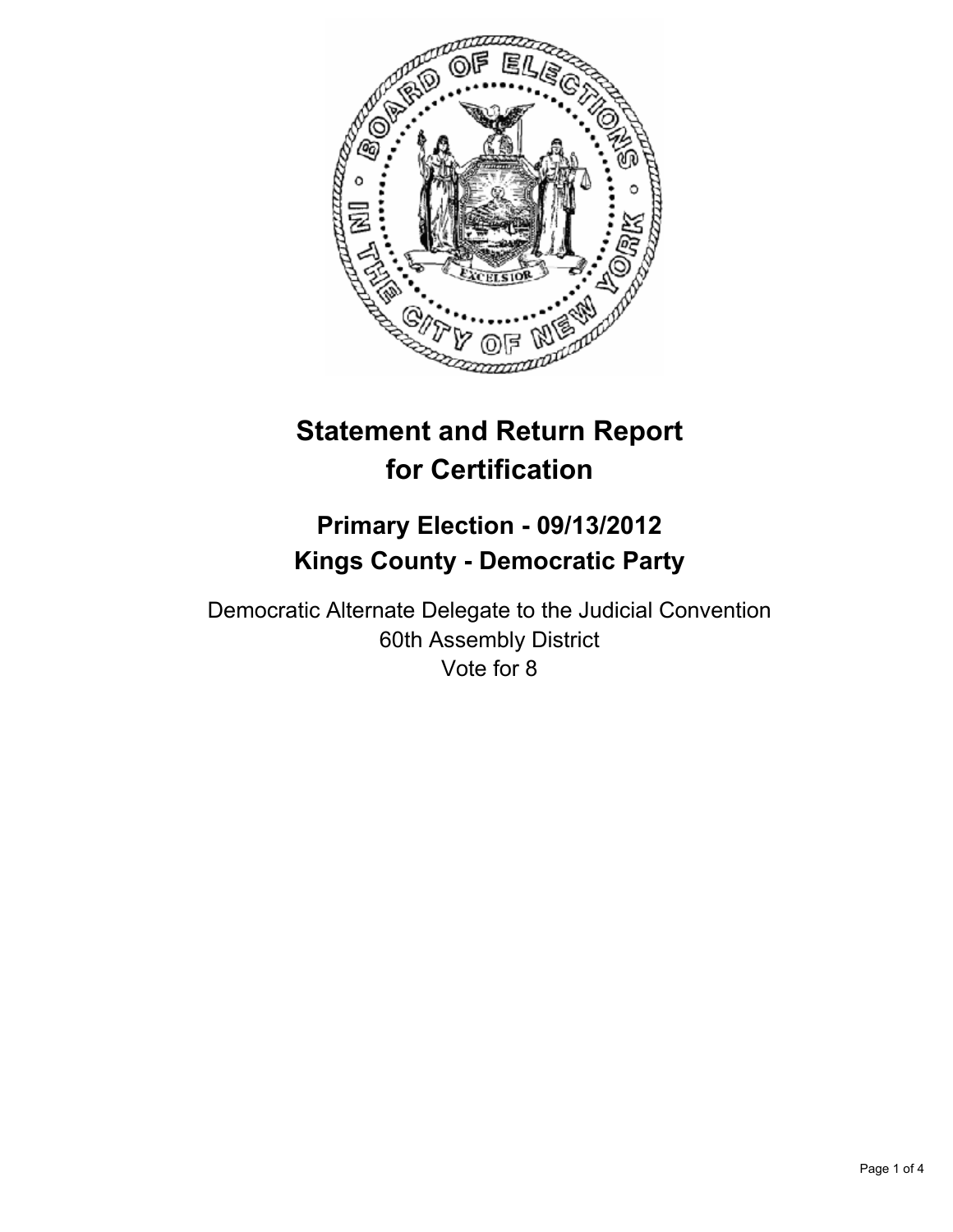

#### **Assembly District 60**

| PUBLIC COUNTER                                           | 5,505  |
|----------------------------------------------------------|--------|
| <b>EMERGENCY</b>                                         | 1      |
| ABSENTEE/MILITARY                                        | 85     |
| <b>FEDERAL</b>                                           | 0      |
| <b>SPECIAL PRESIDENTIAL</b>                              | 0      |
| <b>AFFIDAVIT</b>                                         | 134    |
| <b>Total Ballots</b>                                     | 5,725  |
| Less - Inapplicable Federal/Special Presidential Ballots | 0      |
| <b>Total Applicable Ballots</b>                          | 5,725  |
| <b>ADRIENNE DAVIS</b>                                    | 1,800  |
| THIERNO MALAL DIALLO                                     | 748    |
| CAROLYN WALKER-DIALLO                                    | 952    |
| <b>NIKKI I. LUCAS</b>                                    | 1,567  |
| STEPHEN A. JOHNSON                                       | 949    |
| <b>RODNEY CROSS</b>                                      | 855    |
| <b>JEAN HOLDEN</b>                                       | 825    |
| <b>MIGDALIA VEGA</b>                                     | 743    |
| <b>STEVEN CHAMBERS</b>                                   | 847    |
| HENRY T. ALSTON                                          | 642    |
| <b>DELIA BENITEZ</b>                                     | 531    |
| PEARL ANDERSON                                           | 804    |
| <b>SARA MINNS</b>                                        | 583    |
| EDNA MOSS                                                | 730    |
| <b>ROSE DARDEN</b>                                       | 716    |
| <b>ELIZABETH NESBITT</b>                                 | 806    |
| <b>MARYETTA WYNTER</b>                                   | 479    |
| <b>ELEVA HALL</b>                                        | 598    |
| CARL WILLIAMS (WRITE-IN)                                 | 1      |
| CATHERINE GRANT (WRITE-IN)                               | 1      |
| CHRISTOPHER POUPPIST (WRITE-IN)                          | 1      |
| JIM DIALLO (WRITE-IN)                                    | 1      |
| KIMBERLY RUSSELL (WRITE-IN)                              | 1      |
| MARTIN DILAN (WRITE-IN)                                  | 1      |
| PAULA MELEN (WRITE-IN)                                   | 1      |
| SHIRLEY PAZANT (WRITE-IN)                                | 1      |
| UNATTRIBUTABLE WRITE-IN (WRITE-IN)                       | 154    |
| <b>Total Votes</b>                                       | 15,337 |
| Unrecorded                                               | 30,463 |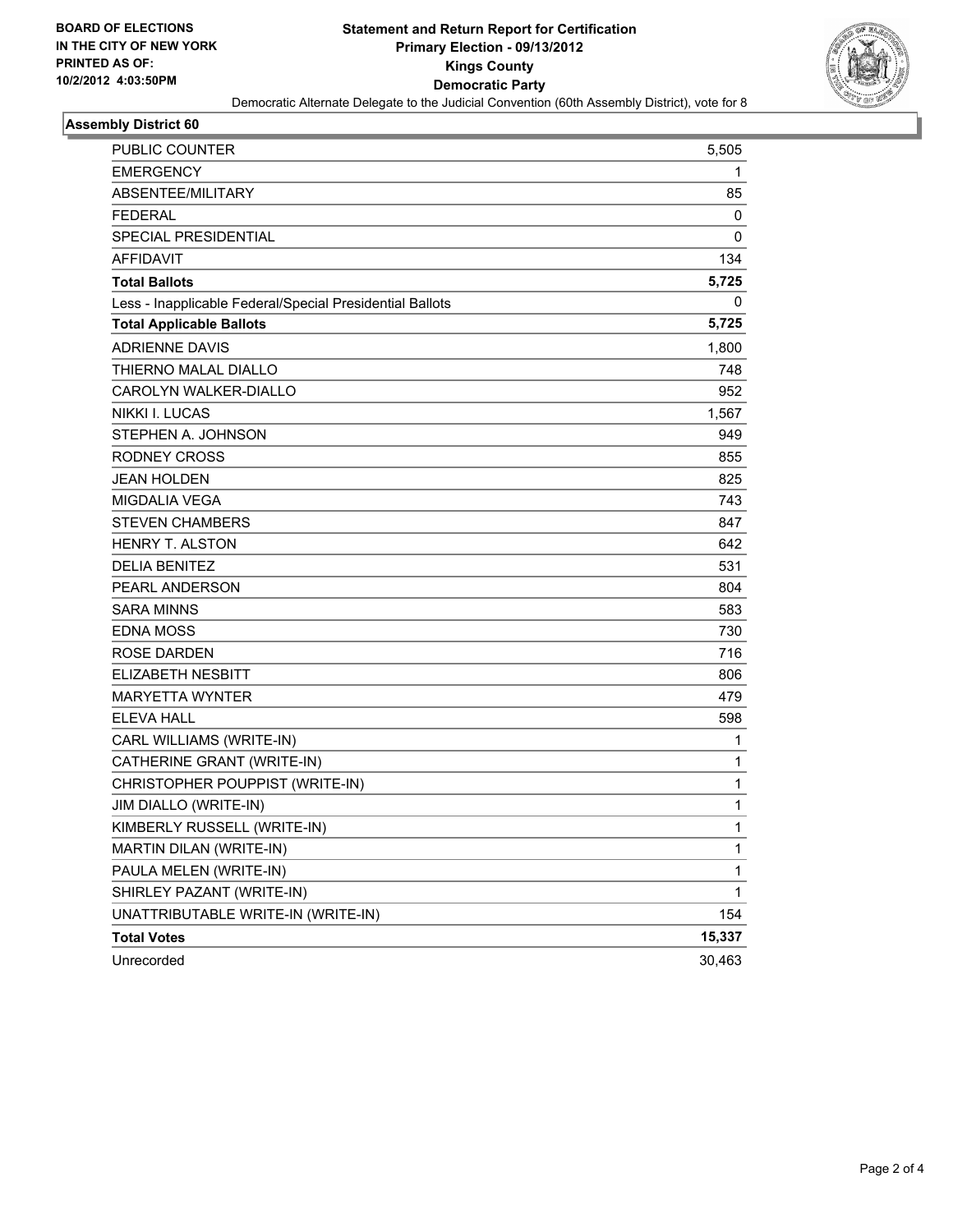#### **Statement and Return Report for Certification Primary Election - 09/13/2012 Kings County Democratic Party** Democratic Alternate Delegate to the Judicial Convention (60th Assembly District), vote for 8



#### **Total for Democratic Alternate Delegate to the Judicial Convention (60th Assembly District) - Kings County**

| <b>PUBLIC COUNTER</b>                                    | 5,505  |
|----------------------------------------------------------|--------|
| <b>EMERGENCY</b>                                         | 1      |
| ABSENTEE/MILITARY                                        | 85     |
| <b>FEDERAL</b>                                           | 0      |
| SPECIAL PRESIDENTIAL                                     | 0      |
| <b>AFFIDAVIT</b>                                         | 134    |
| <b>Total Ballots</b>                                     | 5,725  |
| Less - Inapplicable Federal/Special Presidential Ballots | 0      |
| <b>Total Applicable Ballots</b>                          | 5,725  |
| <b>ADRIENNE DAVIS</b>                                    | 1,800  |
| THIERNO MALAL DIALLO                                     | 748    |
| CAROLYN WALKER-DIALLO                                    | 952    |
| NIKKI I. LUCAS                                           | 1,567  |
| STEPHEN A. JOHNSON                                       | 949    |
| <b>RODNEY CROSS</b>                                      | 855    |
| <b>JEAN HOLDEN</b>                                       | 825    |
| <b>MIGDALIA VEGA</b>                                     | 743    |
| <b>STEVEN CHAMBERS</b>                                   | 847    |
| HENRY T. ALSTON                                          | 642    |
| <b>DELIA BENITEZ</b>                                     | 531    |
| PEARL ANDERSON                                           | 804    |
| <b>SARA MINNS</b>                                        | 583    |
| <b>EDNA MOSS</b>                                         | 730    |
| <b>ROSE DARDEN</b>                                       | 716    |
| ELIZABETH NESBITT                                        | 806    |
| <b>MARYETTA WYNTER</b>                                   | 479    |
| <b>ELEVA HALL</b>                                        | 598    |
| CARL WILLIAMS (WRITE-IN)                                 | 1      |
| CATHERINE GRANT (WRITE-IN)                               | 1      |
| CHRISTOPHER POUPPIST (WRITE-IN)                          | 1      |
| JIM DIALLO (WRITE-IN)                                    | 1      |
| KIMBERLY RUSSELL (WRITE-IN)                              | 1      |
| MARTIN DILAN (WRITE-IN)                                  | 1      |
| PAULA MELEN (WRITE-IN)                                   | 1      |
| SHIRLEY PAZANT (WRITE-IN)                                | 1      |
| UNATTRIBUTABLE WRITE-IN (WRITE-IN)                       | 154    |
| <b>Total Votes</b>                                       | 15,337 |
| Unrecorded                                               | 30,463 |